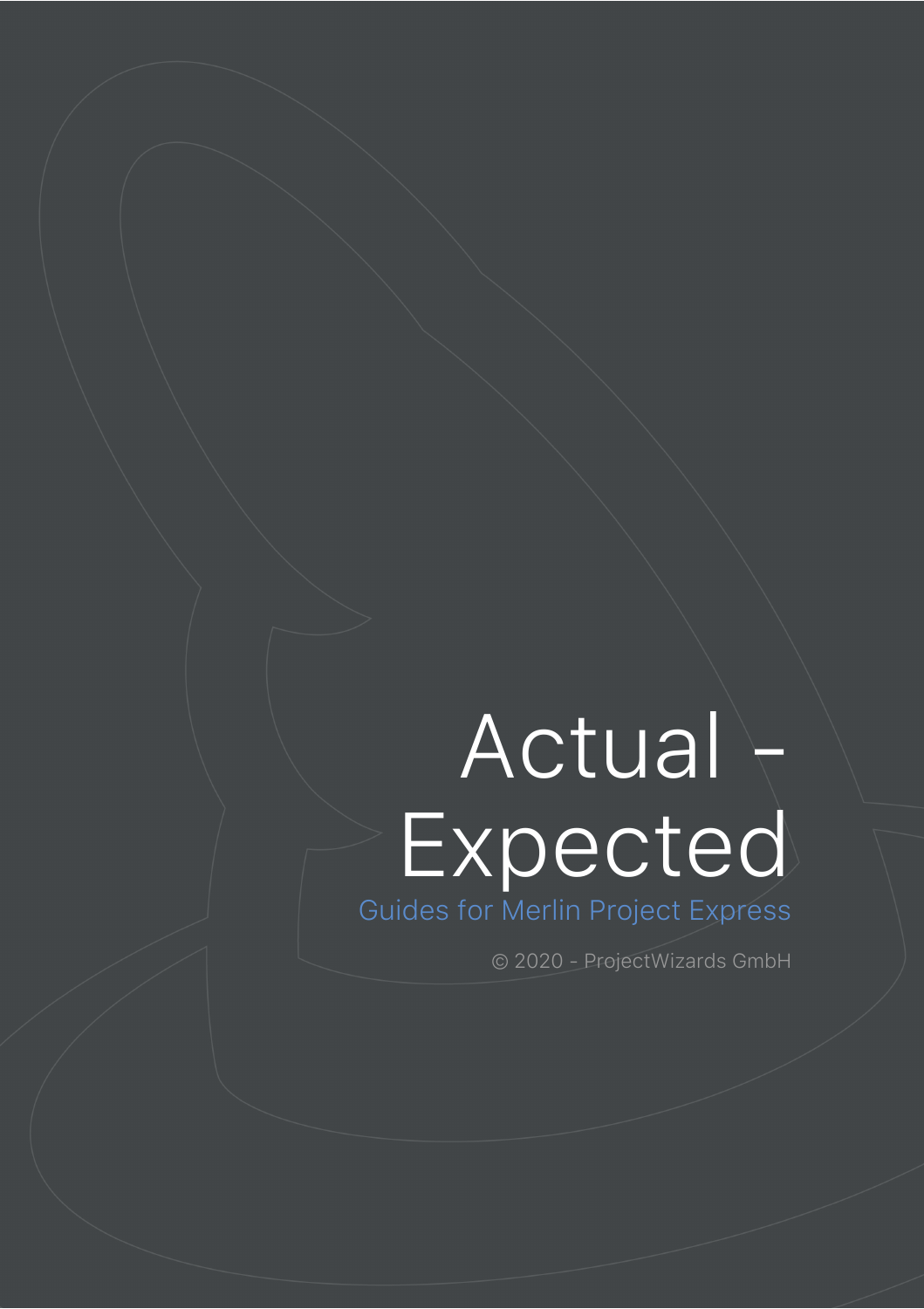# Actual - Expected - as of September 2020

| Actual values   | $\mathcal{L}$ |
|-----------------|---------------|
| Expected values | 3             |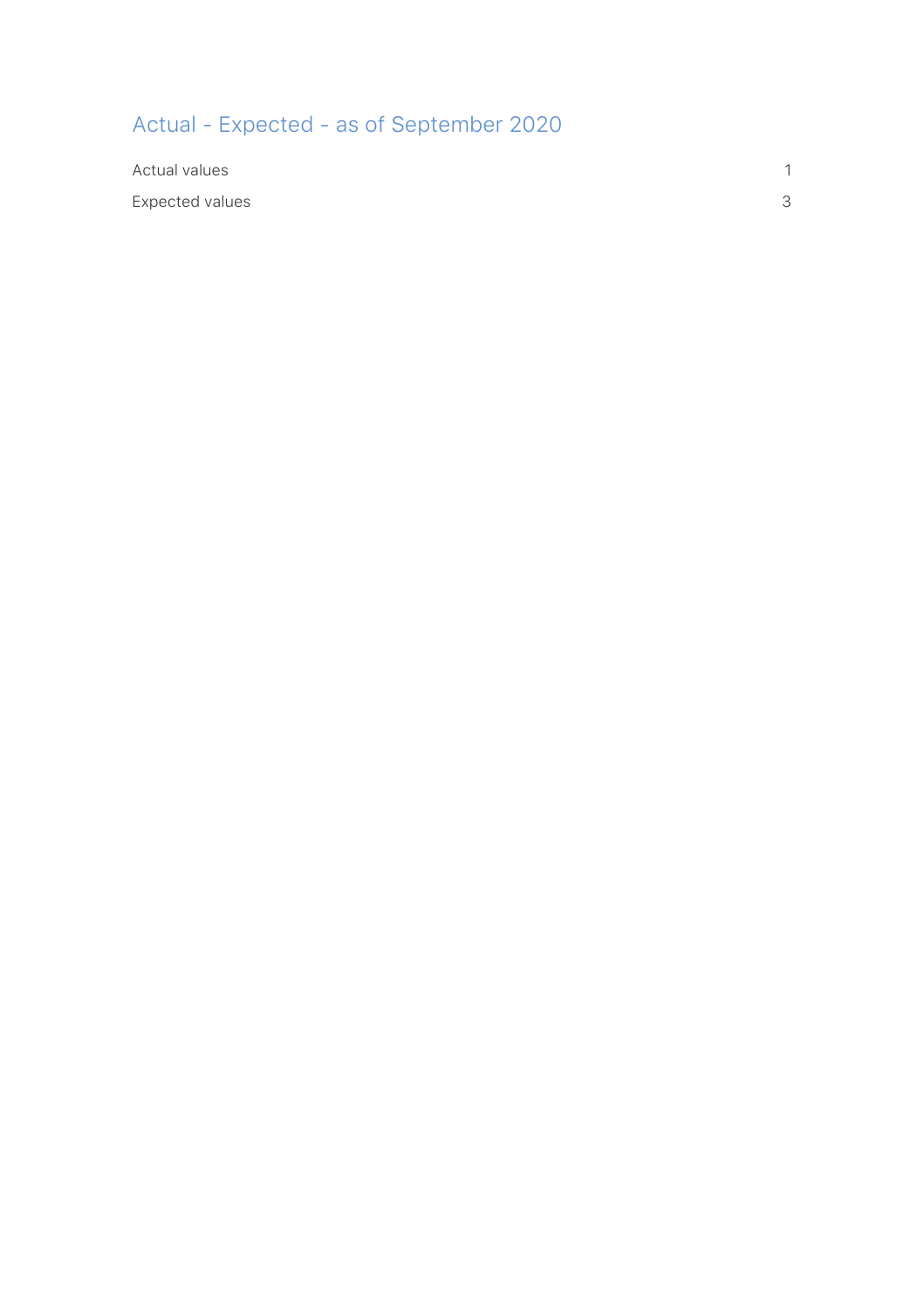# <span id="page-2-0"></span>Actual values

**Actual values** are the values you enter to record actual progress of your planning. You update this information as often as new information from your resources arises regarding the actual work or the completion level of the various assignments.

Insert a new column and type *Actual*. Merlin Project Express will list all columns with **Actual values** that are available for the project and its individual elements.

You can choose to show or hide them from the outline. **Actual values** are editable in the outline and the **Actual Values** inspector.

# Example - activity just started

An activity is defined by **2 days** *Given work*. You want to update the activity to reflect 50% completion level.

- You select the activity
- Use the **Actual Values** inspector
- You select the correct date for **Actual Start**
- You select **50%** from the **Complete** list

This means:

- **Actual Work** calculates as half of *Given Work*, thus **1 day**
- **Actual Start** is the date you just entered
- **Actual End** is blank (the task isn't completely done yet)
- **Actually Completed Through** calculates the date until current completion.

## Example - completing a started activity

An activity is defined by **2 days** *Given work*, which was recorded as 50% completed is now completed.

- You select the activity
- Use the **Actual Values** inspector
- Click on **100%**

This means:

- **Actual Work** is now as much as the original *Given Work*, thus **2 day**
- **Actual Start** is the date set
- **Actual End** is the date the remaining 1 day work would need to complete
- **Actually Completed Through** calculates the date until current completion, thus the same as **Actual End**.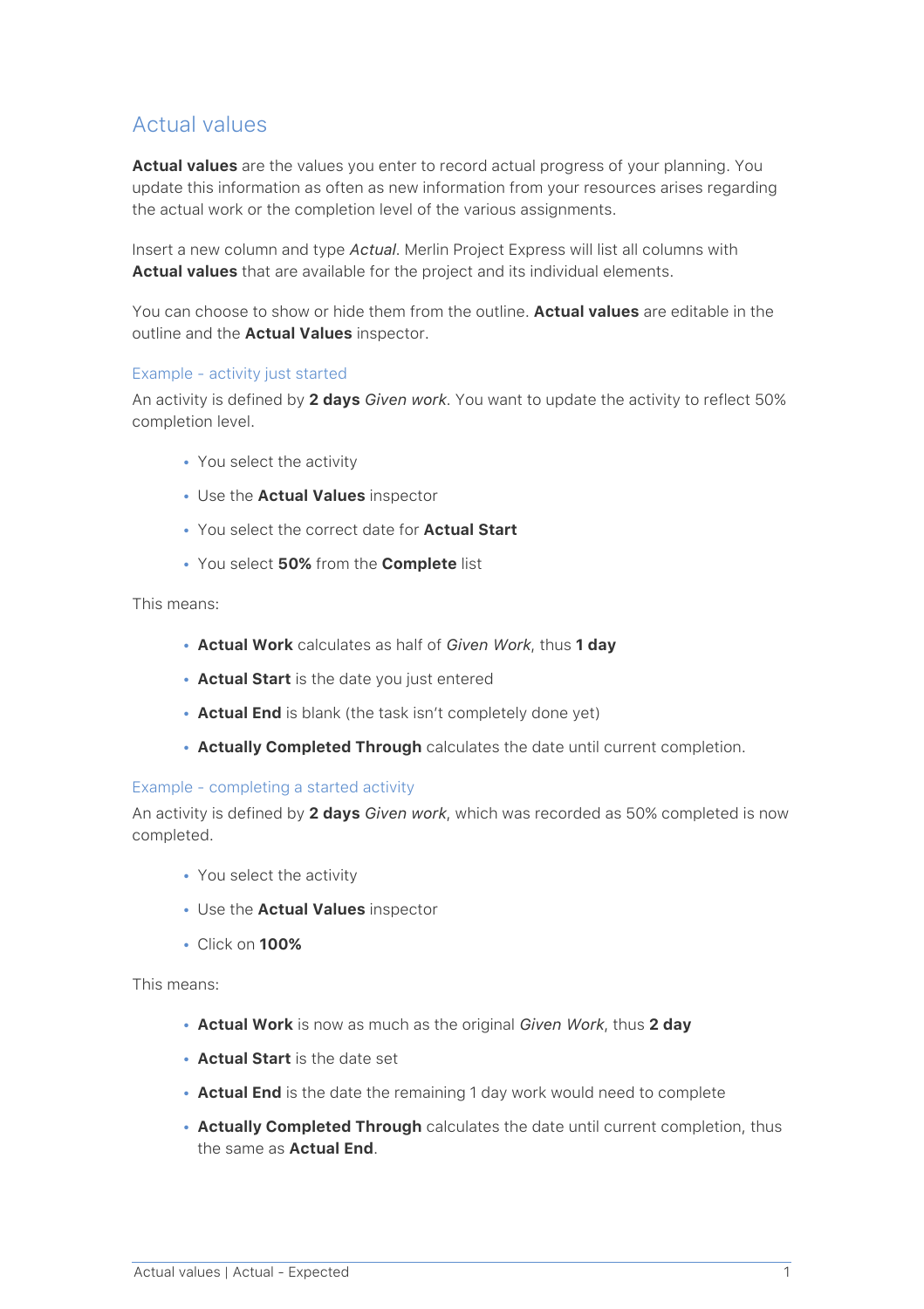# Example - updating progress on a started activity

An activity is defined by **2 days** *Given work*, which was recorded as 50% completed, is now 75% Completed but needs some 1 more day work as originally estimated.

- You select the activity
- Use the **Actual Values** inspector
- Enter 75% in the **Complete** field
- Check the value in the **Remaining Work** field
- Adjust it from **4 hours** to **12 hours**

The overall activity will be adjusted and the new completion percentage will be calculated. It is now 100% \* Actual Work / (Actual Work + Remaining Work) = 50%

This means:

- **Actual Work** was originally 75% of the original *Given Work*, thus **1.5 days**
- **Actual Start** is the date set
- **Actual End** is blank (the task isn't completely done yet)
- **Actually Completed Through** calculates the date until 75% completion was achieved.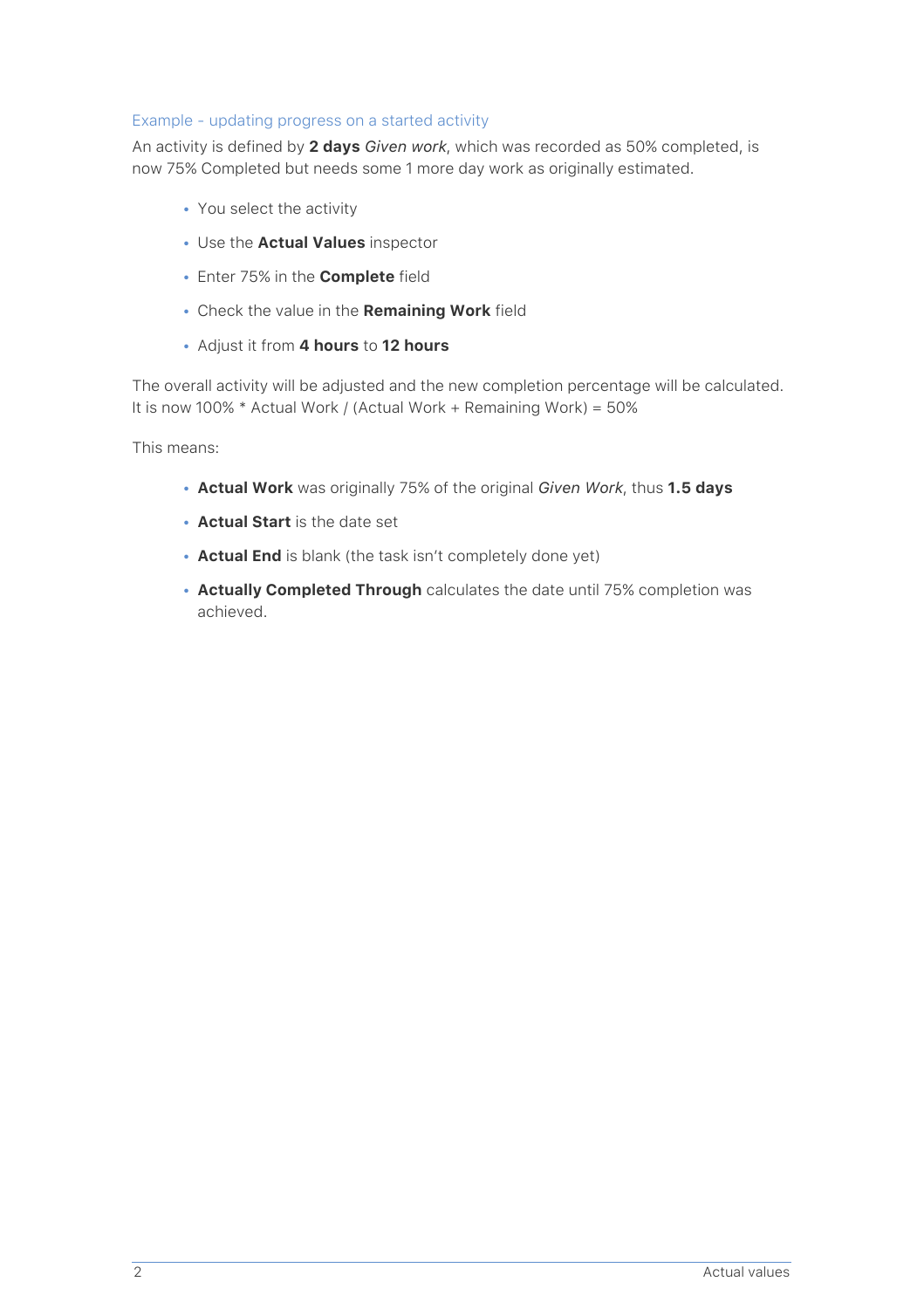# <span id="page-4-0"></span>Expected values

**Expected values** reflect both Given and [Actual values.](#page-2-0)

Expected values are read-only and you'll find them in the **Plan** and **Actual Values** Inspector.

When an activity is not yet started, expected values reflect the Given values.

When an activity is started and actual values are entered, expected values reflect the [Actual values](#page-2-0).

# Example

An activity requires **2 days** *Given work*. It is not yet started.

This means:

- **Expected Work** calculates as *Given Work*, thus **2 days**
- **Expected Duration** calculates as *Given Duration*. If *Given Duration* is empty the duration it needs according to the *Given Work* and defined assignments.
- **Expected Start** calculates as *Given Start*. If *Given Start* is empty, the date it can be scheduled due to dependencies to predecessors or higher level groups.
- **Expected End** calculates as *Given End*. If *Given End* is empty, the date it can be scheduled to end due to dependencies to predecessors or higher level groups and its defined duration.

## Example - activity started

An activity is defined by **2 days** *Given work* and by 50% completed.

This means:

- **Expected Work** calculates as *Actual Work* plus *Remaining Work*, thus **2 days**
- **Expected Duration** calculates as the duration until 100% completion.
- **Expected Start** calculates as *Actual Start*
- **Expected End** calculates the date until 100% completion

## Example - updating progress on a started activity

An activity is defined by **2 days** *Given work* and as **50%** completed, remaining work was updated to **12 hours**. This recalculates a complete of **40%**.

This means:

- **Expected Work** calculates as *Actual Work* plus *Remaining Work*, thus **2.5 days**
- **Expected Duration** calculates the duration until 100% completion
- **Expected Start** calculates as *Actual Start*